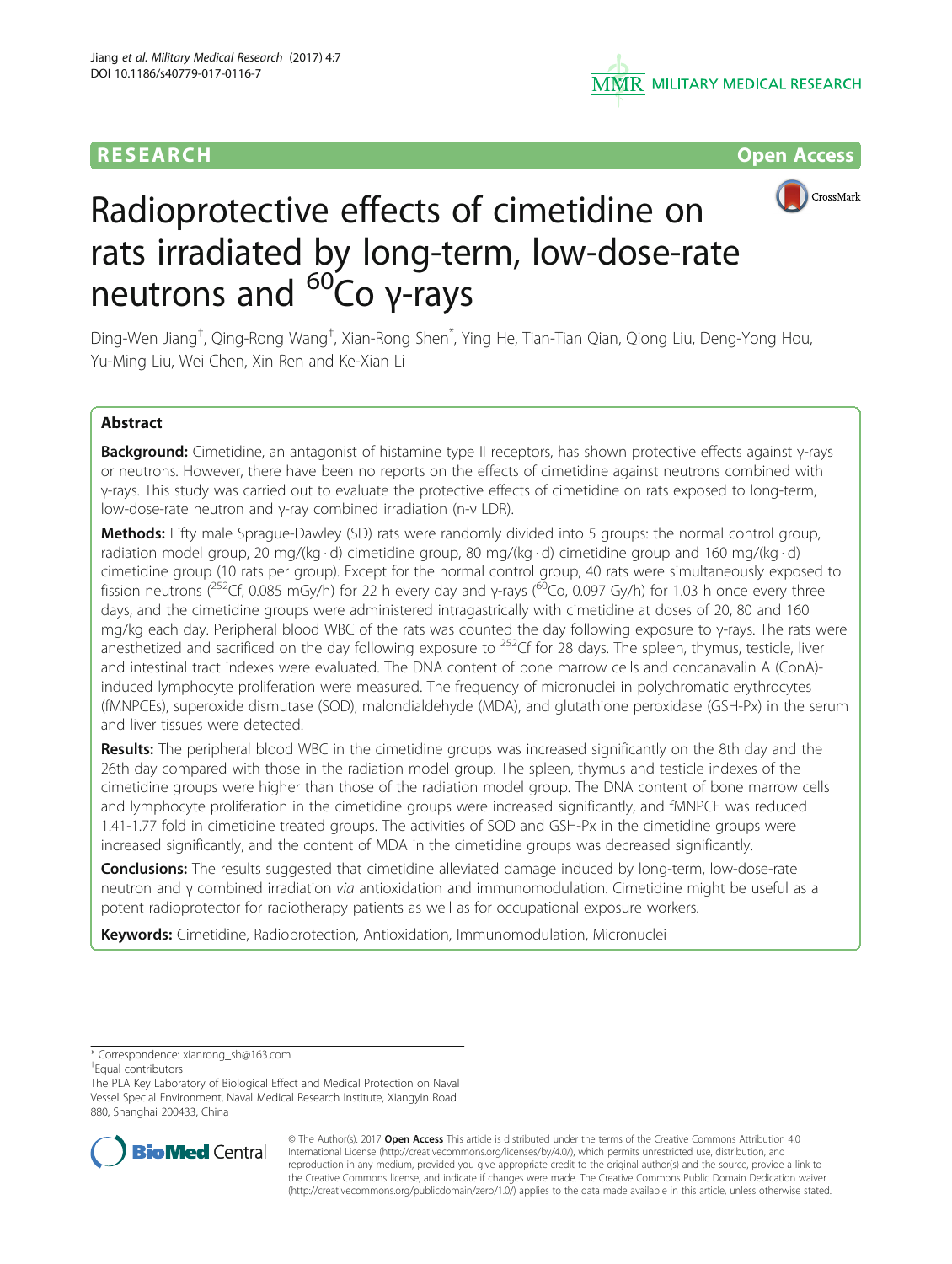# Background

Most of the data on radioprotection have been derived from studies using low linear energy transfer (LET) Xand γ-radiation. Exposure to high LET radiation can also be expected during long-term space flights, occupational exposure in nuclear plants, and tumor radiotherapy. It was demonstrated that neutrons and other high LET radiation induce more severe biological effects than low LET radiation for the same absorbed dose [[1](#page-6-0), [2](#page-6-0)]. Thus, protection against high LET radiation should be given more attention. It was observed that cysteine with a dose reduction factor (DRF) of 1.7 for γ-rays was shown to have a DRF of only 1.1 in mice against neutrons [[3\]](#page-6-0). From the discovery of the radio-protective effect of cysteine, increasingly more compounds have been used in an attempt to provide partial protection against radiation injury. However, thus far, sulfhydryl compounds remain the main radioprotectors, such as mercapto-ethylamine (MEA), aminethylisothiouronium (AET) and amifostine (WR-2721) [[4\]](#page-6-0). However, the side effects of these radioprotectors have limited their clinical application [\[5](#page-6-0)]. Therefore, the development of new drugs that are less toxic and effective even for high LET exposure is desired for the protection of medical and occupational exposure to radiation.

Cimetidine, an antagonist of histamine type II receptors that is usually used for peptic ulcer treatment, has shown protective effects against radiation, not only high LET neutrons but also low LET  $\gamma$  or X-rays. Cimetidine was shown to be effective against the clastogenic effects of γ-rays [\[6](#page-6-0), [7\]](#page-6-0) and X-rays [\[8](#page-6-0)] in vitro. It was also demonstrated to be protective against γ-rays and neutrons in vivo [\[7](#page-6-0), [9](#page-6-0)–[12\]](#page-6-0). Cimetidine was shown to inhibit the activity of suppressor T cells [\[13](#page-6-0)] and was used in radioprotection to help the recovery of the lymphohemato-poietic system effectively [\[10](#page-6-0)].  $H_2$ -receptor antagonists have potential oxygen-radical-scavenging properties. It was reported that cimetidine could scavenge OH with a very high rate constant [[14](#page-6-0)]. Mice treated with cimetidine could tolerate biomembrane damage provoked by sublethal γ-radiation. This supports the hypothesis that cimetidine may afford efficient protection against ionizing radiation or diseases that are characterized by in vivo free radical-mediated oxidative stress mechanisms [\[15](#page-6-0)]. It was shown that cimetidine, ranitidine, and famotidine produced a DRF of 1.5 to 2 against γ-ray-induced micronuclei in mouse bone marrow erythrocytes [[9, 16](#page-6-0)]. Cimetidine, compared with famotidine, was found to be more protective against mortality induced by radiation in mice [\[12](#page-6-0)].

In this study, SD rats were exposed to long-term, lowdose-rate neutron and γ combined irradiation (n-γ LDR) with or without cimetidine supplementation, and the protective effects of cimetidine on rats exposed to n-γ LDR were reported.

# **Methods**

# Materials

Cimetidine was purchased from Tianjin Smith Kline &French Laboratories Ltd (Tianjin, China). Superoxide dismutase (SOD), malondialdehyde (MDA), and glutathione peroxidase (GSH-Px) kits were purchased from the Nanjing Jiancheng Bioengineering Institute.

## Animals and treatments

Five-week-old male SD rats were purchased from Sino-British SIPPR/BK Lab. Animal Co. Ltd. The rats were maintained under conditions of standard lighting (12:12 h light–dark cycle), temperature (20–22 °C) with freely available food and water. The animals were randomly divided into 5 groups  $(n = 10)$ : normal control group, radiation model group, 20 mg/( $kg \cdot d$ ) cimetidine group, 80 mg/( $kg \cdot d$ ) cimetidine group and 160 mg/ (kg.d) cimetidine group. Cimetidine was administered by intragastric infusion with the volume of 10 ml/kg each day. The Institutional Animal Care and Use Committees of the Naval Medical Research Institute approved all procedures for animal care and treatment.

## Animal irradiation

From the first day of cimetidine administration, animals, except those in the normal control group, were wholebody exposed to fission neutrons  $(^{252}Cf, 0.085$  mGy/h, the Radiation Center of the Naval Medical Research Institute) 22 h every day for 28 days, and  $\gamma$ -rays (<sup>60</sup>Co, 0.097 Gy/h, the Radiation Center of the Naval Medical Research Institute) 1.03 h once every three days. The cumulative doses were 52.36 mGy of neutron and 1.0 Gy of γ-rays. The radiation method and doses are shown in Table 1.

## Peripheral blood white blood cell (WBC) count

Whole blood was collected from the rat tail into EDTAcoated tubes on the 3rd day before radiation and on the 8th, 17th and 26th days after radiation, and the absorbed doses of neutrons and γ-rays on these days are shown in Table 1. Peripheral blood WBC counts were obtained using a veterinary hematology analyzer (Nihon Kohden Corporation, Japan) according to the operator's manual.

Table 1 Accumulated dose of n-γ LDR on the day of vein blood collection

| Radiation      | 8th day | 17th day | 26th day | 29th day |
|----------------|---------|----------|----------|----------|
| Neutron (mGy)  | 13.09   | 29.92    | 46.75    | 52.36    |
| $y$ -rays (Gy) | 0.3     | 0.6      | 09       | 10       |

The 8th, 17th, 26th and 29th day indicates the time points of vein blood collection; at these time points, the rats were actually exposed to n-γ LDR for 7, 16, 25 and 28 days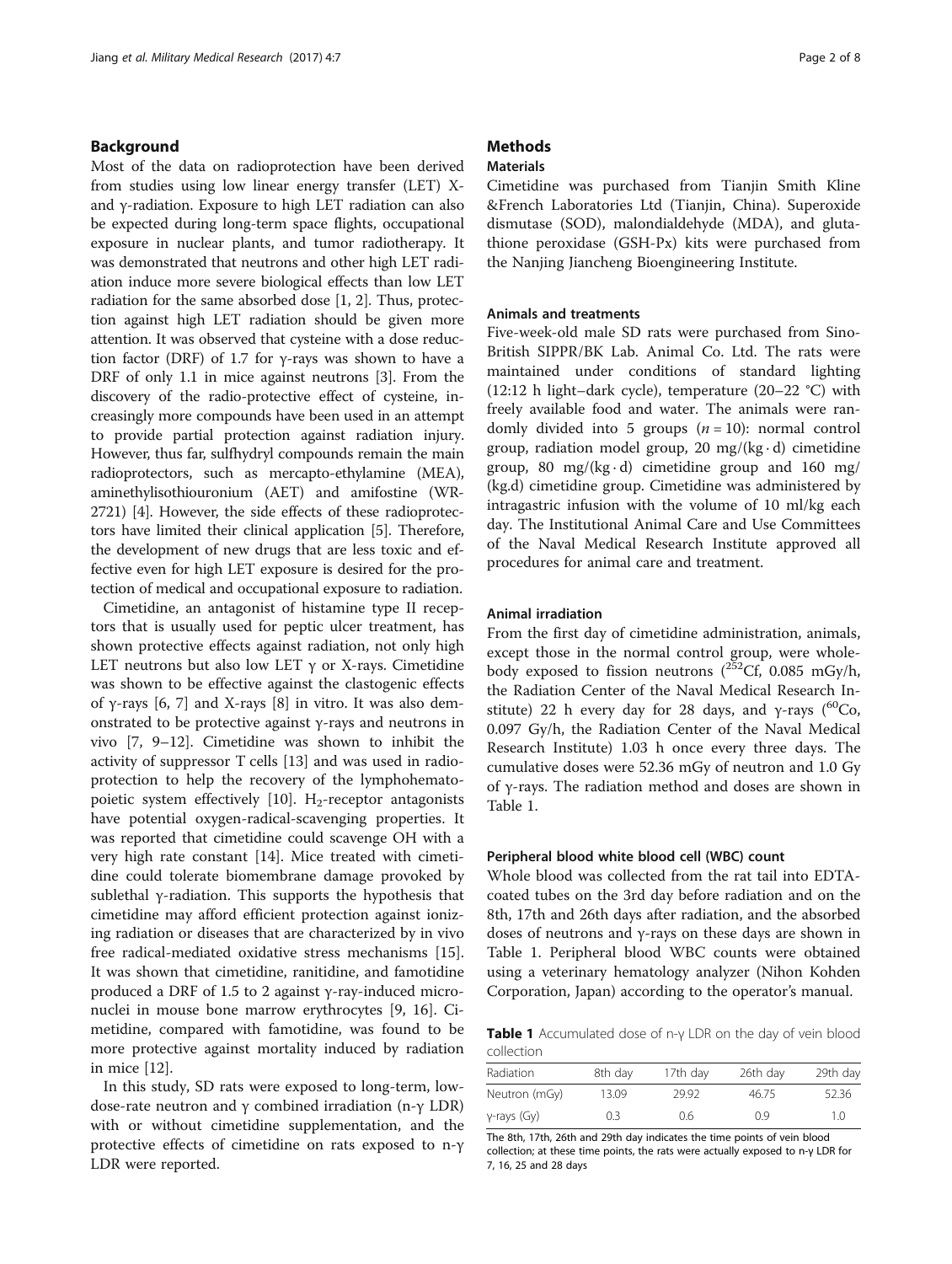# Organ weight index detection

Animals were anesthetized and sacrificed on the next day after exposure to  $^{252}$ Cf for 28 days. The spleen, thymus, testicle, liver, and intestinal tract were separated, and organ indexes were determined using the following equation: Organ index = organ weight/body weight.

## Bone marrow DNA content detection

The next day after finished all the irradiation, the right femur of each animal was removed and cleaned of adherent tissues. The bone marrow was flushed into 5 ml of a 5-mmol/L CaCl<sub>2</sub> solution and was incubated at  $4 °C$ for 30 min. Cell suspensions were centrifuged at 2,500 r/ min for 15 min, and the pellet was resuspended in 5 ml 0.2 mol/L HClO<sub>4</sub>. The suspension was incubated at 90 °C for 15 min and was filtered through a 0.22-μm membrane. The absorbance at 260 nm was detected using a 759 UV spectrophotometer (Shanghai APL instrument Co., Ltd.).

# Detection of SOD, MDA, and GSH-Px in serum and hepatic tissue

The next day after finished all the irradiation, blood was collected from the inferior vena cava into clean centrifuge tubes. Serum was prepared by centrifugation at  $3,000 \times g$  for 15 min. Next, 100 mg of hepatic tissue filled with 0.9 ml of normal saline was homogenized with a pulping machine, and the supernatant was prepared by centrifugation at  $3,000 \times g$  for 15 min. SOD, MDA, and GSH-Px in serum and hepatic tissue supernatants were determined using detecting kits from Nanjing Jiancheng Bioengineering Institute according to the manufacturer's instructions.

# Concanavalin A (ConA)-induced splenocyte proliferation assay

The next day after finished all the irradiation, splenic lymphocytes were prepared as previously described [\[17](#page-6-0)]. One milliliter of spleen cell suspension  $(3 \times 10^6 \text{ cells/ml})$ was added into 24-well plates and cultured with 75 μl of 100 μg/ml ConA solution. The plates were incubated at 37 °C with 5%  $CO<sub>2</sub>$  for 68 h, and then 0.7 ml of supernatant in each well was discarded and 0.7 ml of RPMI

1640 medium was added. Next, 50 μl of fresh prepared MTT solution (5 mg/ml, dissolved in PBS, pH 7.2) was added into each well and incubated under the same conditions for 4 h. Finally, 1 ml of acid-isopropanol solution (1 mol/L HCl/isopropanol was  $4/96(v/v)$ ) was added into each well and mixed thoroughly until the purple crystals were fully dissolved. The absorbance at 570 nm was determined.

# Detection of the frequency of micronuclei in

polychromatic erythrocyte (fMNPCE) in the bone marrow The next day after finished all the irradiation, bone marrow samples were collected from the left femur of each animal. The bone marrow was flushed into 1.5-ml tube used by 400 μl of fetal bovine serum (FBS), and then 200 μl of suspension was fixed by adding 5.0 ml of 1% glutaraldehyde solution containing 30 μl/ml SDS and 0.05 mol/L Sorensen. The fixed cells were incubated for 5 min and then were centrifuged at  $300 \times g$  for 5 min. The cell pellets were suspended in 1.0 ml of acridine orange staining solution and staining for 30 min at 37 °C. The stained cells were analyzed using the Accuri C6 flow cytometer (BD Biosciences, NJ, USA). At least 10,000 cells/sample were collected, and the fMNPCE was analyzed.

## Statistical analysis

Statistical analysis was performed by one-way analysis of variance (AVOVA) followed by LSD  $t$ -test using SPSS (version 16.0). All of the values were expressed as mean as the means  $\pm$  standard deviation (SD). P values <0.05 were considered to be statistically significant.

# Results

# Protection effect of cimetidine on peripheral blood WBC of irradiated rats

The results are shown in Table 2. Peripheral blood WBC in all groups was not significantly different on the 3rd day before radiation  $(P > 0.05)$ . WBC in the irradiation groups was decreased significantly on the 8th, 17th and 26th days, respectively  $(P < 0.01)$ . On the 8th day, WBC in the cimetidine groups was increased significantly compared with that in the radiation model

**Table 2** Effect of cimetidine on peripheral blood WBC counts in n-γ LDR rats ( $\times 10^9$ /L,  $x \pm s$ , n = 10)

| 3rd day before IR | 8th day              | 17th dav          | 26th day                |
|-------------------|----------------------|-------------------|-------------------------|
| $10.9 \pm 1.6$    | $11.6 \pm 1.2$       | $10.7 \pm 1.2$    | $10.0 \pm 2.6$          |
| $10.8 + 2.2$      | $7.7 + 1.0^{(1)}$    | $8.2 + 2.3^{(1)}$ | $6.3 + 0.7^{(1)}$       |
| $10.7 + 1.5$      | $11.3 + 2.1^{(3)}$   | $8.6 + 1.3^{(1)}$ | $7.2 + 1.2^{(1)(2)(4)}$ |
| $10.6 \pm 1.7$    | $9.0 + 1.6^{(1)(2)}$ | $7.9 + 1.1^{(1)}$ | $7.2 + 1.0^{(1)(2)(4)}$ |
| $10.5 + 1.5$      | $9.0 + 1.9^{(1)}$    | $8.4 + 1.2^{(1)}$ | $5.8 + 1.2^{(1)}$       |
|                   |                      |                   |                         |

(1)P < 0.01 compared with the normal control group;  $^{(2)}P < 0.05$ ,  $^{(3)}P < 0.01$  compared with the radiation model group;  $^{(4)}P < 0.05$  compared with the 160 mg/(kg · d) cimetidine group. The 8th, 17th and 26th day were the days that the rats were exposed to n-γ LDR for 7, 16 and 25 days, respectively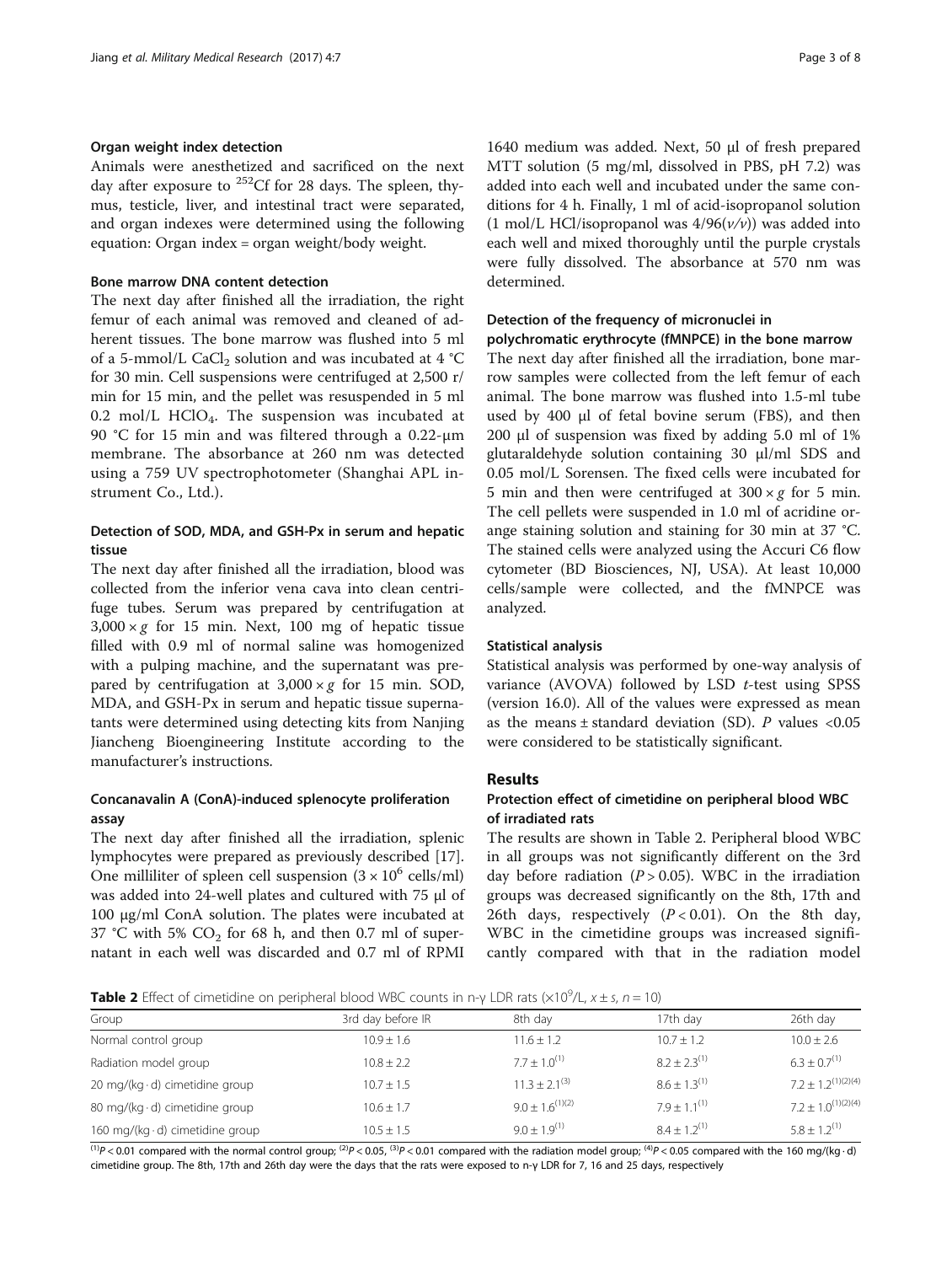| Group                                  | Spleen index         | Thymus index                                                 | Testicle index      | Liver index      | Intestinal tract index |
|----------------------------------------|----------------------|--------------------------------------------------------------|---------------------|------------------|------------------------|
| Normal control group                   | $2.16 + 0.21$        | $1.75 + 0.14$                                                | $8.20 + 0.83$       | $33.75 + 4.01$   | $0.38 \pm 0.03$        |
| Radiation model group                  | $1.74 + 0.22^{(2)}$  | $1.41 + 0.26^{(1)}$                                          | $7.44 + 0.46^{(1)}$ | $32.81 \pm 1.63$ | $0.37 \pm 0.03$        |
| 20 mg/(kg $\cdot$ d) cimetidine group  | $202 + 023^{(4)}$    | $1.69 + 0.29^{(3)}$                                          | $7.88 + 0.58$       | $32.03 + 1.24$   | $0.38 + 0.02$          |
| 80 mg/(kg $\cdot$ d) cimetidine group  | $1.89 + 0.21^{(1)}$  | $1.64 + 0.31$                                                | $7.60 + 0.61$       | $31.63 + 2.15$   | $0.38 + 0.02$          |
| 160 mg/(kg $\cdot$ d) cimetidine group | $191 + 014^{(2)(3)}$ | $1.63 + 0.29$                                                | $7.94 + 0.49^{(3)}$ | $34.34 + 3.25$   | $0.39 + 0.03$          |
| .                                      | $\cdots$             | $(3)$ $\sim$ $\sim$ $\sim$ $(4)$ $\sim$ $\sim$ $\sim$ $\sim$ | .<br>$\cdots$       | . .              |                        |

**Table 3** Effect of cimetidine on the organ indexes of n-γ LDR rats (mg/g,  $x \pm s$ ,  $n = 10$ )

 $^{(1)}P$  < 0.05,  $^{(2)}P$  < 0.01 compared with the normal control group;  $^{(3)}P$  < 0.05,  $^{(4)}P$  < 0.01 compared with the radiation model group

group ( $P < 0.01$  in the 20 mg/(kg $\cdot$ d) group,  $P < 0.05$  in the 80 mg/( $kg \cdot d$ ) group). On the 26th day, WBC in the 20 mg/(kg $\cdot$ d) and 80 mg/(kg $\cdot$ d) cimetidine groups was increased significantly compared with that in the radiation model group ( $P < 0.05$ ). These results suggested that cimetidine has a promotion effect on peripheral blood WBC of n-γ LDR rats.

# Protection effect of cimetidine on the organ indexes of irradiated rats

The results are shown in Table 3. The spleen indexes, thymus indexes, and testicle indexes of the radiation model group were decreased significantly compared with those of the normal control group  $(P < 0.05$  or  $P < 0.01$ ), and the liver indexes and intestinal tract indexes showed no significant difference ( $P > 0.05$ ). The spleen indexes of the cimetidine groups were increased compared with those of the radiation model group  $(P < 0.01$  in the 20 mg/(kg·d) cimetidine group and  $P < 0.05$  in the 160 mg/( $kg \cdot d$ ) cimetidine group). The thymus indexes of the 20 mg/(kg $\cdot$ d) cimetidine group were increased compared with those of the radiation model group ( $P <$ 0.05). The testicle indexes of the 160 mg/( $kg \cdot d$ ) cimetidine group were increased compared with those of the radiation model group ( $P < 0.05$ ). The liver indexes and intestinal tract indexes in all groups showed no significant difference  $(P > 0.05)$ . These results suggested that n-γ LDR induced the damage effects on the spleen, thymus and testicle, and cimetidine alleviated the damage effects of the three organs in irradiated rats.

# Effect of cimetidine on the DNA content of bone marrow cells

The results are shown in Fig. 1. The DNA content of bone marrow cells in the radiation model group was decreased significantly compared with that in the normal control group ( $P < 0.01$ ), and the DNA content in the cimetidine groups was increased compared with that in the radiation model group ( $P < 0.01$  in the 20 mg/(kg · d) cimetidine group and  $P < 0.05$  in the 80 mg/(kg $\cdot$ d) cimetidine group). These results suggested that bone marrow cells are damaged by n-γ LDR, and cimetidine has a protective effect on the DNA of bone marrow cells in irradiated rats.

# Effect of cimetidine on ConA-induced splenocyte proliferation

Figure [2](#page-4-0) shows that ConA-induced splenocyte proliferation in the radiation model group was decreased significantly compared with that in the normal control group  $(P < 0.01)$ , while in the 20 mg/(kg·d) or 80 mg/(kg·d) cimetidine group was increased significantly compared with that in the radiation model group  $(P < 0.05)$ . The results suggested that n-γ LDR have an injured effect on the splenocytes of the irradiated rats, and cimetidine ameliorated the damage, thus improving the splenocyte proliferation in irradiated rats.

# Effect of cimetidine on SOD, GSH-Px and MDA in serum and hepatic tissue

Table [4](#page-4-0) shows that the SOD activity in serum and hepatic tissue of the radiation model group was decreased significantly compared with that of the normal control group  $(P < 0.01)$ , and the SOD activity in the 20 mg/  $(kg \cdot d)$  and 160 mg/(kg $\cdot d$ ) cimetidine group of serum and in the 20 mg/( $kg \cdot d$ ) cimetidine group of hepatic tissue were increased significantly compared with that in the radiation model group  $(P < 0.05$  or  $P < 0.01$ ). Table [5](#page-4-0) shows that the GSH-Px activity in the serum of the radiation model group was decreased significantly

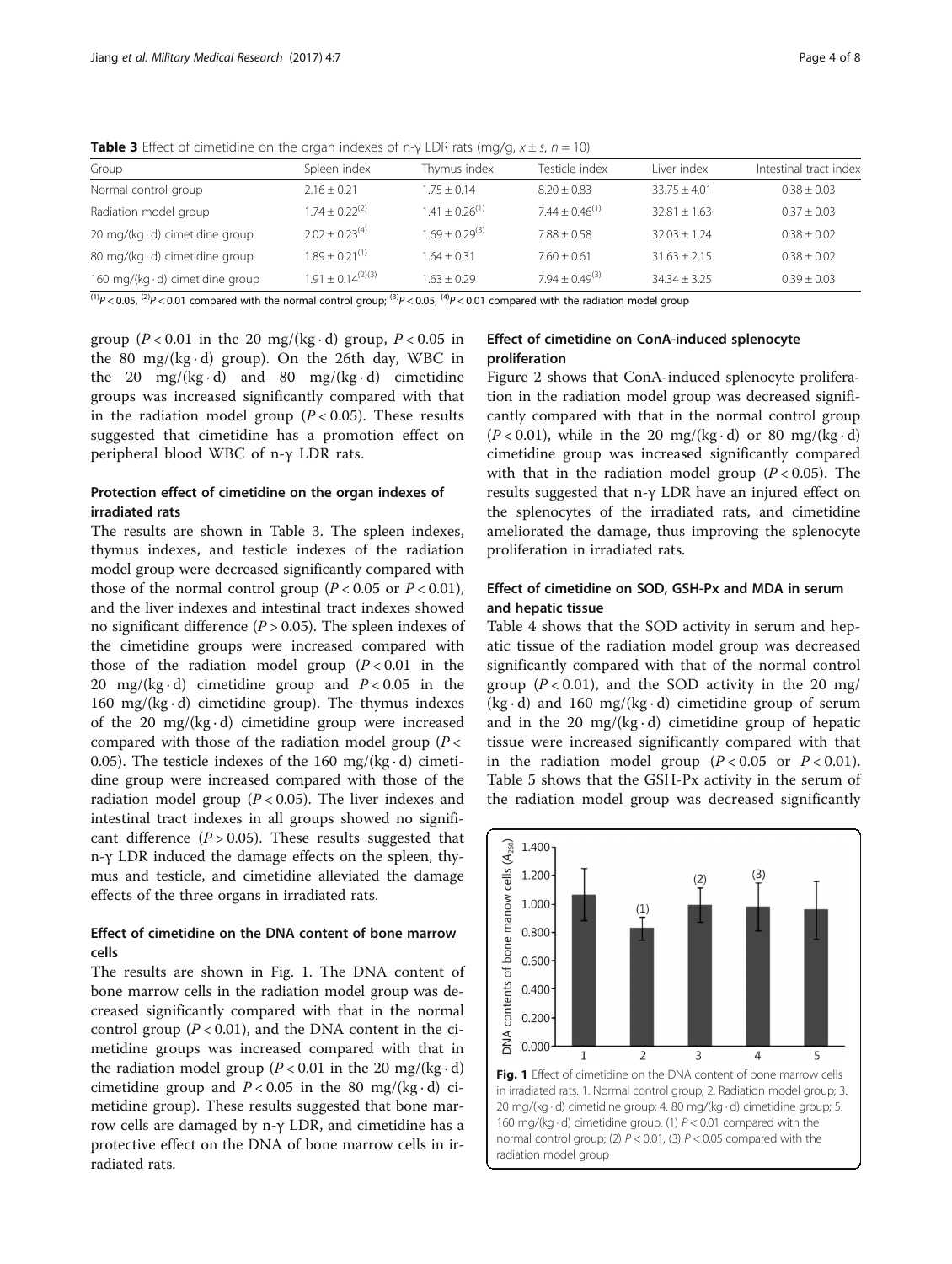<span id="page-4-0"></span>

compared with that of the normal control group  $(P <$ 0.05), and the GSH-Px activity in serum of the 20 mg/  $(kg \cdot d)$  and 80 mg/(kg $\cdot d$ ) cimetidine group was increased significantly compared with that of the radiation model group ( $P < 0.05$ ). The GSH-Px activity in hepatic tissue showed no significant difference of all groups ( $P > 0.05$ ). These results suggested that n-γ LDR decreased the antioxidation activities of rats, and cimetidine had the effect of stimulating the activities of antioxidation in n-γ LDR rats. Table 6 shows that the MDA in serum and hepatic tissue of the radiation model group was increased significantly compared with that of the normal control group  $(P < 0.05$  or  $P < 0.01$ ). The content of MDA in the 20 mg/( $kg \cdot d$ ) and 160 mg/  $(kg \cdot d)$  cimetidine group in serum and in all cimetidine groups in hepatic tissue was decreased remarkably compared with that in the radiation model group ( $P < 0.05$  or  $P < 0.01$ ). These results suggested that cimetidine had the effect of stimulating serum and hepatic tissue MDA elimination in n-γ LDR rats.

Table 4 Effect of cimetidine on SOD activity in serum and hepatic tissues of n-γ LDR rats ( $x \pm s$ , n = 10)

| Group                                  | SOD in<br>serum (U/ml)  | SOD in hepatic tissue<br>(U/mg protein) |
|----------------------------------------|-------------------------|-----------------------------------------|
| Normal control group                   | $20.22 + 0.94$          | $174.01 \pm 20.84$                      |
| Radiation model group                  | $15.04 + 1.60^{(2)}$    | $142.99 + 4.03^{(2)}$                   |
| 20 mg/(kg $\cdot$ d) cimetidine group  | $19.75 + 5.39^{(4)}$    | $184.25 \pm 7.59^{(4)}$                 |
| 80 mg/(kg · d) cimetidine group        | $16.26 + 3.60^{(1)}$    | $137.87 \pm 26.99^{(2)(5)}$             |
| 160 mg/(kg $\cdot$ d) cimetidine group | $17.47 + 2.13^{(2)(3)}$ | $141.59 \pm 11.04^{(2)(5)}$             |

 $^{(1)}P$  < 0.05, <sup>(2)</sup>P < 0.01 compared with the normal control group; <sup>(3)</sup>P < 0.05, (4)P < 0.01 compared with the radiation model group; <sup>(5)</sup>P < 0.05 compared with the 20 mg/(kg · d) cimetidine group

| <b>Table 5</b> Effect of cimetidine on GSH-Px activity in serum and |  |  |  |  |  |
|---------------------------------------------------------------------|--|--|--|--|--|
| hepatic tissues of n-y LDR rats ( $x \pm s$ , $n = 10$ )            |  |  |  |  |  |

| Group                                 | GSH-Px in<br>serum (U/ml)  | GSH-Px in hepatic<br>tissue (U/mg protein) |  |  |  |  |
|---------------------------------------|----------------------------|--------------------------------------------|--|--|--|--|
| Normal control group                  | $1533.07 \pm 222.34$       | $230.67 + 37.99$                           |  |  |  |  |
| Radiation model group                 | $1307.20 + 178.43^{(1)}$   | $215.73 + 21.05$                           |  |  |  |  |
| 20 mg/(kg $\cdot$ d) cimetidine group | $1455.85 \pm 103.16^{(2)}$ | $708.6 + 12.90$                            |  |  |  |  |
| 80 mg/(kg · d) cimetidine group       | $1466.47 \pm 173.53^{(2)}$ | $222.94 \pm 29.92$                         |  |  |  |  |
| 160 mg/(kg · d) cimetidine<br>group   | 1423.29 ± 191.34           | $210.05 \pm 32.30$                         |  |  |  |  |

 $(1)$  $P$  < 0.05 compared with the normal control group;  $(2)P$  < 0.05 compared with the radiation model group

# Effect of cimetidine on the fMNPCE in rat bone marrow erythrocytes

The results are shown in Fig. [3](#page-5-0) and Table [7.](#page-5-0) The fMNPCE in the radiation group was increased significantly compared with that in the normal control group  $(P<0.01)$ , and the fMNPCE values in the three cimetidine-treated groups were decreased significantly compared with that in the radiation model group  $(P <$ 0.01). The DRF values of MN in the 20 mg/( $kg \cdot d$ ), 80 mg/(kg $\cdot$ d) and 160 mg/(kg $\cdot$ d) cimetidine group were 1.41, 1.77 and 1.59, respectively. These results suggested that cimetidine reduced the number of micronuclei in bone marrow polychromatic erythrocytes of irradiated rats, and protected against DNA damage induced by radiation.

# **Discussion**

Cimetidine can protect cells against the clastogenic effects of γ-rays or low-dose fast neutrons [\[6](#page-6-0)–[9](#page-6-0), [11](#page-6-0)]. However, there have been no reports on the effects of lowdose-neutron combined γ-rays. In our study, the rats were treated with whole-body n-γ LDR and administered cimetidine at 20, 80 and 160 mg/( $kg \cdot d$ ) by intragastric infusion. The results showed that the fMNPCE of all cimetidine-treated rats was reduced remarkably, with a DRF of 1.41, 1.77 and 1.59, respectively. This suggested that cimetidine can protect bone marrow polychromatic erythrocytes against the clastogenic effects of n-γ LDR.

Table 6 Effect of cimetidine on MDA in serum and hepatic tissues of n-γ LDR rats  $(x \pm s, n = 10)$ 

| Group                                                | (mmol/ml)             | MDA in serum MDA in hepatic tissue<br>(nmol/mg protein) |
|------------------------------------------------------|-----------------------|---------------------------------------------------------|
| Normal control group                                 | $3.67 + 0.431$        | $4.18 \pm 0.60$                                         |
| Radiation model group                                | $4.02 \pm 0.37^{(2)}$ | $4.89 \pm 0.28^{(1)}$                                   |
| 20 mg/(kg $\cdot$ d) cimetidine group                | $3.70 + 0.36^{(3)}$   | $4.34 \pm 0.29^{(4)}$                                   |
| 80 mg/(kg · d) cimetidine group                      | $3.83 + 0.40$         | $4.35 + 0.53^{(3)}$                                     |
| 160 mg/(kg·d) cimetidine group $3.50 \pm 0.38^{(4)}$ |                       | $4.27 \pm 0.30^{(4)}$                                   |

 $^{(1)}P$  < 0.05,  $^{(2)}P$  < 0.01compared with the normal control group;  $^{(3)}P$  < 0.05,  $^{(4)}P$  < 0.01 compared with the radiation model group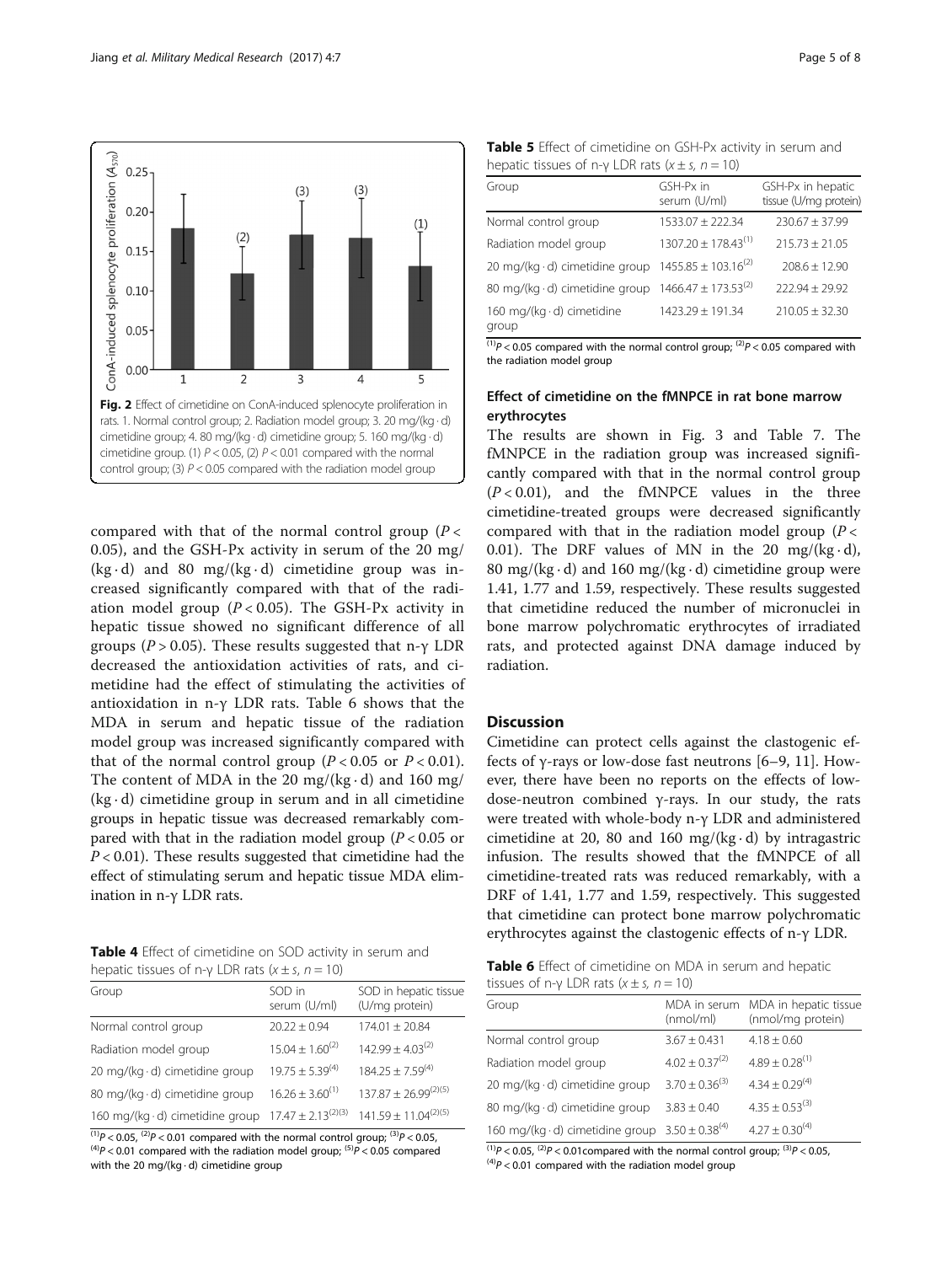<span id="page-5-0"></span>

Ionizing radiation (IR) injury has been attributed to reactive oxygen species (ROS)-mediated lipid peroxidation, which can be estimated by measuring the concentration of MDA. In the present study, cimetidine treatment rats showed significantly reduced MDA levels in the serum and liver, suggesting that cimetidine may diminish n-γ LDR injury by decreasing ROS levels and reducing oxidative damage.

Biological systems protect themselves against the damaging effects of activated species by several means, including free radical scavengers and enzymes such as SOD and the GSH-Px system. It was reported that antioxidants could reduce IR injury.  $H_2$ -receptor antagonists are scavengers of hydroxyl radicals with a very high rate constant [\[8](#page-6-0), [18\]](#page-6-0). They can stimulate SOD activity and decrease the MDA concentration in the blood of patients with peptic ulcer disease [\[19\]](#page-7-0). Mice treated with cimetidine could tolerate biomembrane damage provoked by sublethal

Table 7 Effect of cimetidine on the fMNPCE in bone marrow erythrocytes of n-γ LDR rats  $(x \pm s, n = 10)$ 

| Group                            | fMNPCE (%)                  | DRF  |
|----------------------------------|-----------------------------|------|
| Normal control group             | $0.150 \pm 0.0216$          |      |
| Radiation model group            | $0.410 \pm 0.0267^{(1)}$    |      |
| 20 mg/(kg $\cdot$ d) cimetidine  | $0.290 \pm 0.0213^{(1)(2)}$ | 141  |
| 80 mg/(kg $\cdot$ d) cimetidine  | $0.231 \pm 0.0325^{(1)(2)}$ | 1.77 |
| 160 mg/(kg $\cdot$ d) cimetidine | $0.258 \pm 0.0268^{(1)(2)}$ | 1.59 |

 $^{(1)}P$  < 0.01 compared with the normal control group;  $^{(2)}P$  < 0.01 compared with the radiation model group; "—". No data

γ-radiation [\[15\]](#page-6-0). The results in this study showed that SOD and GSH-Px activities in the serum were decreased significantly in n-γ LDR rats. The activity of SOD and GSH-Px was increased by treatment with cimetidine. Treatment with cimetidine possibly inhibited the accumulation of n-γ LDR-induced free radicals, decreased the oxidative stress and protected the antioxidant enzymes of rats as revealed by the enhanced activities of SOD and GSH-Px in this study. The results supported the hypothesis that cimetidine might afford an efficient protection against IR or diseases that were characterized by in vivo free radical-mediated oxidative stress mechanisms [[15](#page-6-0)].

Radiation-induced lymphohematopoietic syndrome is characterized by a depression in the peripheral blood levels of white and red blood cells and platelets, as well as the loss of weight and decrease in the size of lymphatic tissues such as the spleen and thymus gland. In this study, cimetidine was shown to have an effect of increasing the number of WBC and DNA content of bone marrow cells. These results suggested that cimetidine may play an important role in protecting the hematopoietic system against n-γ LDR in vivo. This study also showed that the spleen indexes, thymus indexes and splenocyte proliferation of cimetidine-treated rats were increased significantly. It also suggested that cimetidine can improve the immune function of irradiated rats. Recent studies have shown that cimetidine could modulate immune responses. Cimetidine might act as a non-specific stimulant of cell-mediated immunity and as an immunomodulator [\[20](#page-7-0)], and enhances antigen-specific IgE and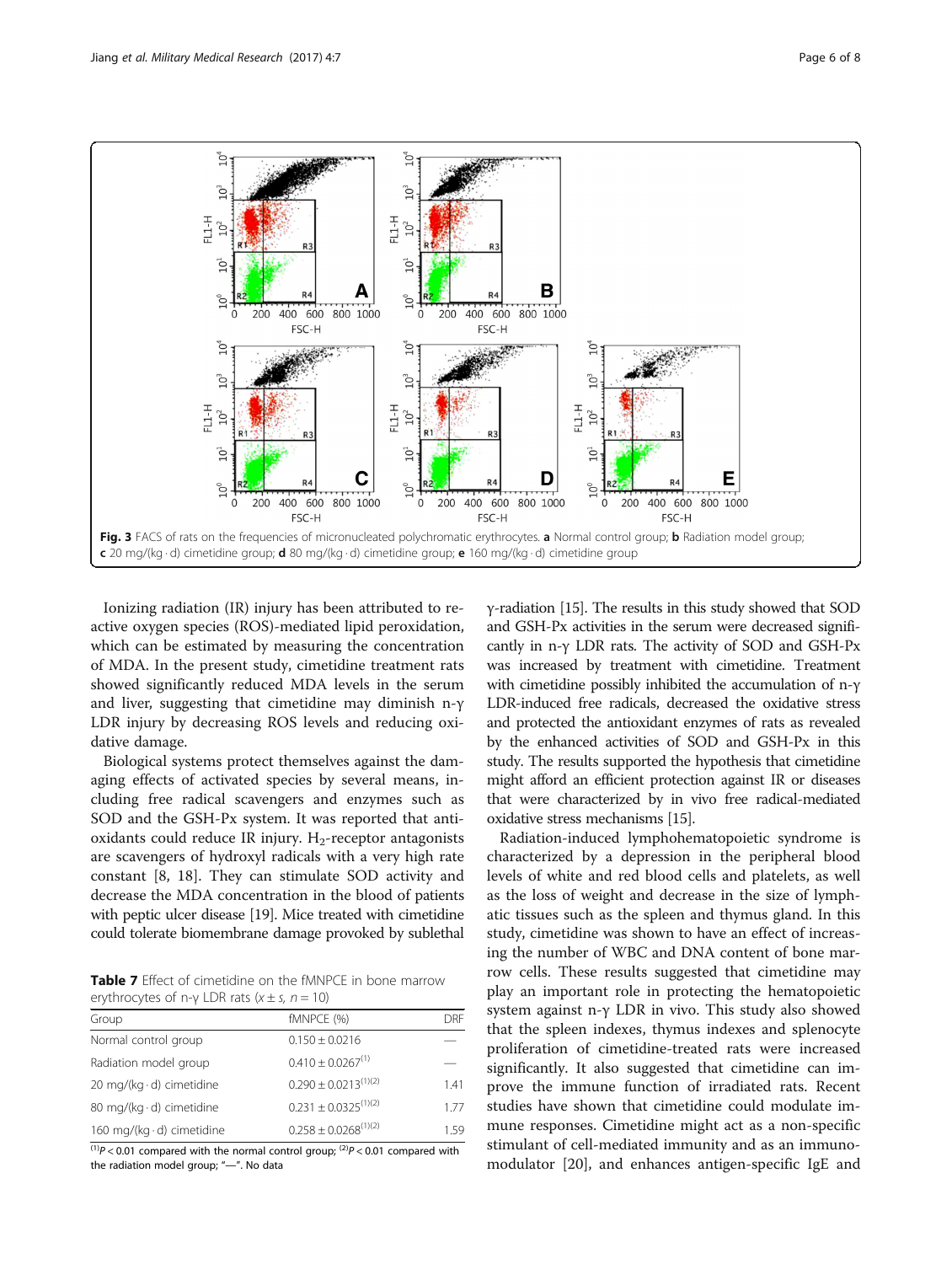<span id="page-6-0"></span>Th2 cytokine production [[21\]](#page-7-0). Cimetidine augments Th1/Th2 dual polarized immune responses to recombinant HBV antigens [\[22\]](#page-7-0). It has also been revealed that a group of T cells with histamine receptors might have a suppressive effect. Therefore, an antagonist of histamine type II receptors might play a role in the immune system and inhibit the function of suppressor T cells, mainly by increasing the  $CD4^+$  cells of peripheral blood T lymphocytes [13, [23\]](#page-7-0). The administration of cimetidine prior to irradiation leads to the inhibition of T suppressor cells and an increase in the proliferation of CD4<sup>+</sup> lymphocytes, causing the production of glutathione reductase and catalase enzymes, which prevent DNA damage and eventually reduce the clastogenic effect of radiation [13, [24\]](#page-7-0). Thus, cimetidine might, *via* the regulation T lymphocytes, protect rats against immune and oxidative damage by n-γ LDR. These results suggested that cimetidine may be a useful candidate radioprotector for low-dose occupational radiation.

# Conclusion

The effect of cimetidine on rats exposed to long-term n-γ LDR was evaluated in this study. The results showed that cimetidine increased the peripheral blood WBC, spleen, thymus and testicle indexes, DNA content of marrow cells, lymphocyte proliferation, and activities of SOD and GSH-Px in n-γ LDR rats significantly but reduced the frequency of micronuclei in polychromatic erythrocytes (1.41–1.77 fold) and effectively decreased the content of MDA in n-γ LDR rats. The results suggested that cimetidine can alleviate damage induced by n-<sup>γ</sup> LDR via antioxidation and immunomodulation. Cimetidine might be useful as a potent radioprotector for radiotherapy patients as well as occupational exposure workers.

## Abbreviations

AET: Aminoethylisothiouronium; ConA: Concanavalin A; DRF: Dose reduction factor; FBS: Fetal bovine serum; fMNPCE: Frequency of micronuclei in polychromatic erythrocytes; GSH-Px: Glutathione peroxidase; IR: Ionizing radiation; LET: Low linear energy transfer; MDA: Malondialdehyde; MEA: Mercapto-ethylamine; n-γ LDR: Low-dose-rate neutron and γ-ray combined irradiation; ROS: reactive oxygen species; SD: Sprague-Dawley; SOD: Superoxide dismutase; WBC: White blood cell

## Acknowledgements

None.

#### Funding

This study was supported by the Research Fund of National Science and Technology Major Project of China (No. 2014ZX09J14103-07B).

#### Availability of data and materials

The raw datasets from the study and/or those analyzed during the current study are available from the corresponding author on reasonable request.

## Authors' contributions

DJ participated in the design of the study, carried out the immunoassays, performed the statistical analysis and drafted the manuscript. QW participated in the design of the study and SOD and MDA tests. XS participated in the design of the study and as an advisor. YH carried out testing the frequency of

micronuclei in polychromatic erythrocytes and helped to draft the manuscript. TQ participated in administering the rats intragastrically and feeding the rats. QL carried out WBC testing. DH carried out the DNA content analysis of marrow cells. YL carried out GSH-Px testing in serum and liver tissues. WC participated in animal feeding and immunoassays. XR was responsible for rat irradiation. KL participated in organ indexes of irradiation rats. All of the authors read and approved the final manuscript.

## Competing interests

The authors declare that they have no competing interests.

#### Consent for publication

Not applicable.

#### Ethics approval

The Institutional Animal Care and Use Committees of the Naval Medical Research Institute approved all procedures for animal care and treatment.

## Received: 30 March 2016 Accepted: 18 February 2017 Published online: 27 February 2017

#### References

- 1. Komatsu K, Sawada S, Takeoka S, Kodama S, Okumura Y. Dose rate effects of neutrons and gamma-rays on the induction of mutation and oncogenic transformation in plateau-phase mouse m5S cells. Int J Radiat Biol. 1993;63(4):469–74.
- 2. Vral A, Verhaegen F, Thierens H, De Ridder L. Micronuclei induced by fast neutrons versus 60Co gamma-rays in human peripheral blood lymphocytes. Int J Radiat Biol. 1994;65(3):321–8.
- 3. Patt HM, Mayer SH, Strabe RL, Jackson EM. Radiation dose reduction by cysteine. J Cell Compar Physiol. 1953;42(3):327–41.
- 4. Durand RE. Radioprotection by WR2721 in vitro at low oxygen tension: implication for its mechanisms and actions. Br J Cancer. 1983;47(3):387–92.
- 5. Cairnie AB. Adverse effects of the radioprotector WR2721. Radiation Res. 1983;94(1):221–6.
- 6. Ghorbani M, Mozdarani H. In vitro radioprotective effects of histamine H2 receptor antagonists against gamma-rays induced chromosomal aberrations in human lymphocytes. Iran J Radiat Res. 2003;1(2):99–104.
- 7. Mozdarani H. Radioprotective properties of histamine H2 receptor antagonists: present and future prospects. J Radiat Res. 2003;44(2):145–9.
- 8. Kojima Y, Kondo T, Zhao QL, Shoji M, Futatsuya R. Protective effects of cimetidine on radiation-induced micronuclei and apoptosis in human peripheral blood lymphocytes. Free Radic Res. 2002;36(3):255–63.
- 9. Mozdarani H, Gharbali A. Radioprotective effects of cimetidine in mouse bone marrow cells exposed to gamma-rays as assayed by the micronucleus test. Int J Radiat Biol. 1993;64(2):189–94.
- 10. Mozdarani H, Vessal NJ. Cimetidine can modify the effects of whole body gamma irradiation on lymphohematopoietic systemes. Med J IR Iran. 1993;7(2):95–9.
- 11. Mozdarani H, Khoshbin-Khoshnazar A. In vivo protection by cimetidine against fast neutron-induced micronuclei in mouse bone marrow cells. Cancer Lett. 1998;124(1):65–71.
- 12. Mozdarani H, Salimi M, Froughizadeh M. Effect of cimetidine and famotidine on survival of lethally gamma irradiated mice. Iran J Radiat Res. 2008;5(4):187–94.
- 13. Sahasrabudhe DM, McCune CS, O'Donnell RW, Henshaw EC. Inhibition of suppressor T lymphocytes (Ts) by cimetidine. J Immunol. 1987;138(9):2760–3.
- 14. Lapenna D, De Gioia S, Mezzetti A, Grossi L, Festi D, Marzio L, et al. H<sub>2</sub>receptor antagonists are scavengers of oxygen radicals. Eur J Clin Invest. 1994;24(7):476–81.
- 15. Kabodanian Ardestani S, Mahmood Janlow M, Kariminia A, Tavakoli Z. Effect of cimetidine and ranitidine on lipid profile and lipid peroxidation in γ- irradiated mice. Acta Med Iran. 2004;42(3):198–204.
- 16. Shahidi M, Mozdarani H. Potent radioprotective effect of therapeutic doses of ranitidine and famotidine against gama-rays induced micronuclei in vivo. Iran J Radiat Res. 2003;1:29–35.
- 17. Jiang DW, Zhang J, He Y, Liu YM, Chen W, Liu Q, et al. Effect of Ganoderma capsule on immune regulation and peripheral blood cells in mice. Chin Hosp Pharm J. 2013;33(6):429–32 [Article in China].
- 18. Ching TL, Haenen GR, Bast A. Cimetidine and other H<sub>2</sub> receptor antagonists as powerful hydroxyl radical scavengers. Chem Biol Interact. 1993;86(2):119–27.